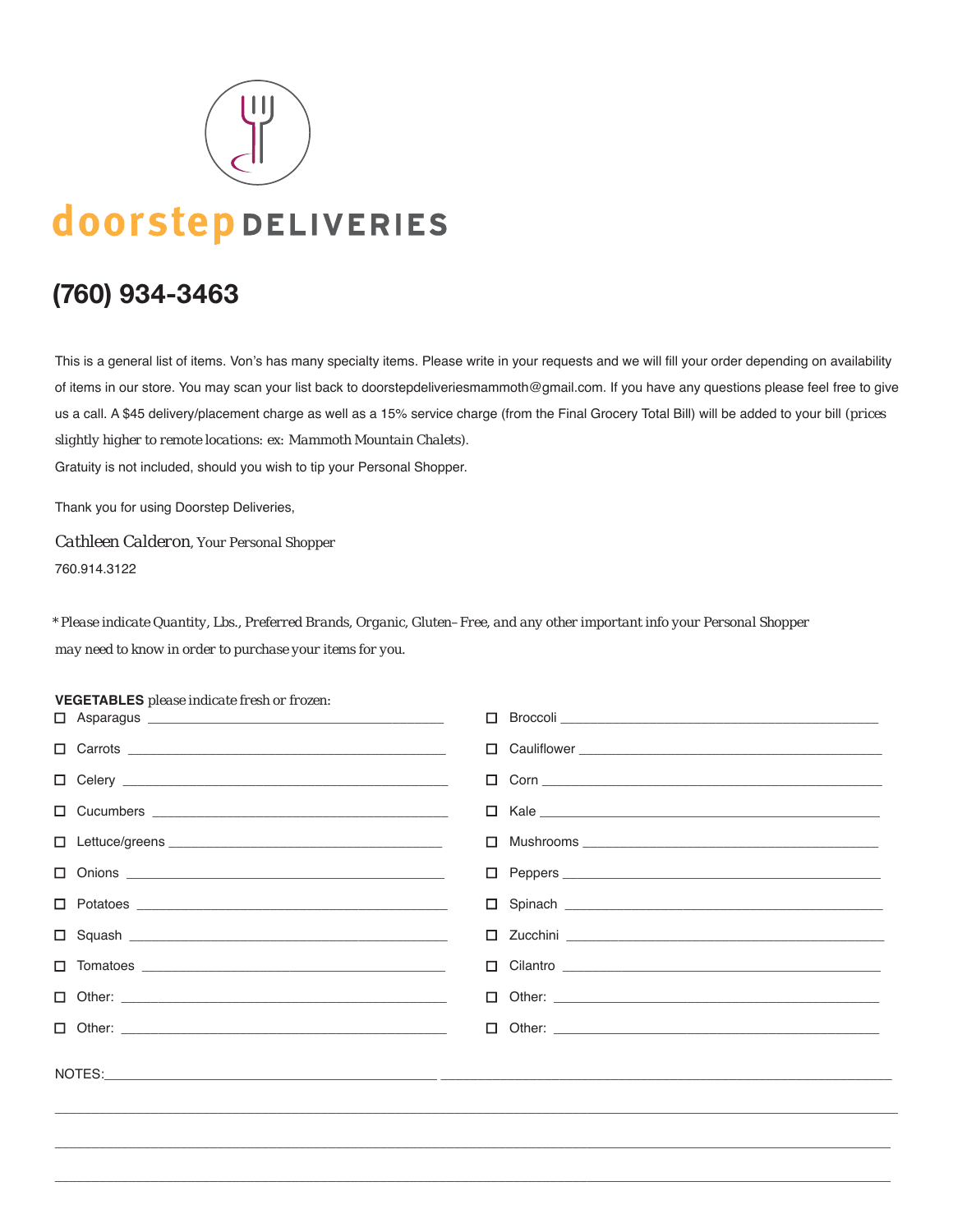FRUITS please indicate fresh or frozen, as well as quantity / lbs.:

| $\Box$ Apples<br><u> 1989 - Johann John Stone, market fan it ferskearre fan it ferskearre fan it ferskearre fan it ferskearre fan i</u>                                                                                        | $\Box$ Avocados $\Box$                                                                                                               |  |
|--------------------------------------------------------------------------------------------------------------------------------------------------------------------------------------------------------------------------------|--------------------------------------------------------------------------------------------------------------------------------------|--|
|                                                                                                                                                                                                                                |                                                                                                                                      |  |
|                                                                                                                                                                                                                                |                                                                                                                                      |  |
| $\Box$ Kiwis<br><u> 1989 - Johann Stein, marwolaethau a bhann an t-Amhainn an t-Amhainn an t-Amhainn an t-Amhainn an t-Amhainn an</u>                                                                                          | $\Box$ Lemons $\Box$                                                                                                                 |  |
| $\Box$ Limes                                                                                                                                                                                                                   | $\Box$ Melon<br><u> 2000 - 2000 - 2000 - 2000 - 2000 - 2000 - 2000 - 2000 - 2000 - 2000 - 2000 - 2000 - 2000 - 2000 - 2000 - 200</u> |  |
| $\Box$ Oranges<br><u> 1990 - Jan Alexandri, filozof amerikan bizi da shekara 1991 - Andrew Maria a shekara 1991 - Andrew Maria a S</u>                                                                                         | $\Box$ Peaches $\Box$                                                                                                                |  |
|                                                                                                                                                                                                                                | $\Box$ Pears<br><u> 1989 - Andrea Stein, Amerikaansk politiker (</u>                                                                 |  |
| $\Box$ Plums<br><u> 1989 - Johann John Stein, markin fan it ferstjer fan de ferstjer fan it ferstjer fan it ferstjer fan it fers</u>                                                                                           | $\Box$ Other:                                                                                                                        |  |
| $\Box$ Other:                                                                                                                                                                                                                  | $\Box$ Other:<br><u> 1989 - Johann John Harry, margaret eta idazlea (h. 1989).</u>                                                   |  |
| $\Box$ Other:<br><u> 1980 - Johann Stein, marwolaethau a bhann an t-Amhain an t-Amhain an t-Amhain an t-Amhain an t-Amhain an t-A</u>                                                                                          | $\Box$ Other:<br><u> 1989 - Andrea Stadt Britain, amerikansk politiker (</u>                                                         |  |
|                                                                                                                                                                                                                                |                                                                                                                                      |  |
|                                                                                                                                                                                                                                |                                                                                                                                      |  |
|                                                                                                                                                                                                                                |                                                                                                                                      |  |
|                                                                                                                                                                                                                                |                                                                                                                                      |  |
| <b>MEATS, POULTRY, FISH, VEGAN OPTIONS:</b>                                                                                                                                                                                    |                                                                                                                                      |  |
| $\Box$ Meats: $\Box$                                                                                                                                                                                                           |                                                                                                                                      |  |
|                                                                                                                                                                                                                                |                                                                                                                                      |  |
|                                                                                                                                                                                                                                |                                                                                                                                      |  |
|                                                                                                                                                                                                                                |                                                                                                                                      |  |
| $\Box$ Fish: $\Box$                                                                                                                                                                                                            |                                                                                                                                      |  |
|                                                                                                                                                                                                                                |                                                                                                                                      |  |
| Other: the contract of the contract of the contract of the contract of the contract of the contract of the contract of the contract of the contract of the contract of the contract of the contract of the contract of the con |                                                                                                                                      |  |
|                                                                                                                                                                                                                                |                                                                                                                                      |  |
|                                                                                                                                                                                                                                |                                                                                                                                      |  |
| <b>REFRIGERATED &amp; FROZEN ITEMS:</b>                                                                                                                                                                                        |                                                                                                                                      |  |
| $\square$ Eggs                                                                                                                                                                                                                 | $\Box$<br>Egg whites/ substitute                                                                                                     |  |
|                                                                                                                                                                                                                                |                                                                                                                                      |  |
|                                                                                                                                                                                                                                |                                                                                                                                      |  |
|                                                                                                                                                                                                                                |                                                                                                                                      |  |
|                                                                                                                                                                                                                                |                                                                                                                                      |  |
| $\Box$ Yogurt $\Box$                                                                                                                                                                                                           |                                                                                                                                      |  |
|                                                                                                                                                                                                                                |                                                                                                                                      |  |
|                                                                                                                                                                                                                                |                                                                                                                                      |  |
|                                                                                                                                                                                                                                |                                                                                                                                      |  |
|                                                                                                                                                                                                                                |                                                                                                                                      |  |
|                                                                                                                                                                                                                                |                                                                                                                                      |  |
|                                                                                                                                                                                                                                |                                                                                                                                      |  |
|                                                                                                                                                                                                                                |                                                                                                                                      |  |
|                                                                                                                                                                                                                                |                                                                                                                                      |  |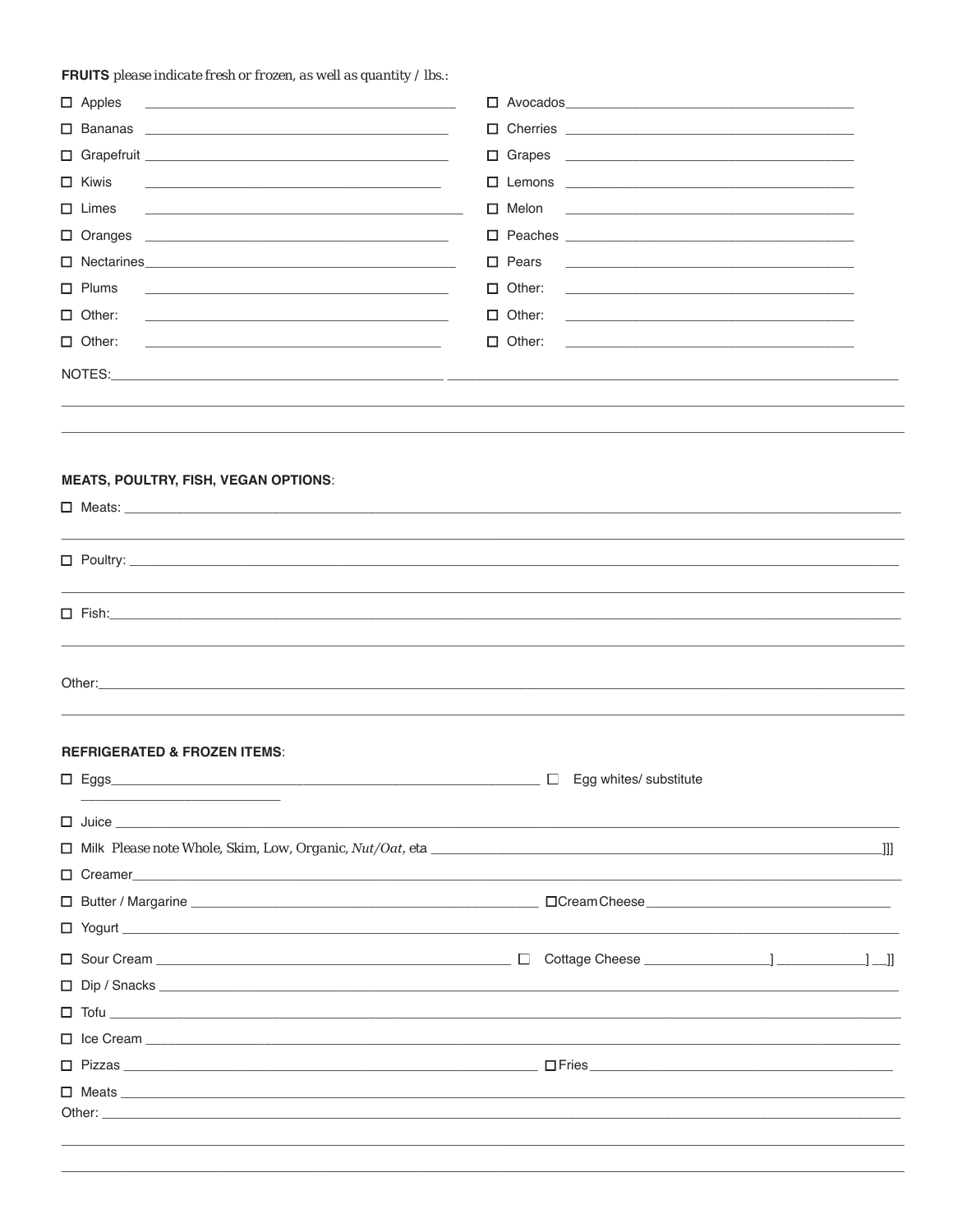#### **CHEESE & DELI MEATS:**

|                                    |        | □ Swiss_____________________________                                                                                                                                                                            |                                                                                                                                                                                                                                |
|------------------------------------|--------|-----------------------------------------------------------------------------------------------------------------------------------------------------------------------------------------------------------------|--------------------------------------------------------------------------------------------------------------------------------------------------------------------------------------------------------------------------------|
| □ Provolone_______________________ |        | $\begin{tabular}{ c c c c } \hline \quad & Jack & \quad \quad & \quad \quad & \quad \quad & \quad \quad \\ \hline \quad & Jack & \quad \quad & \quad \quad & \quad \quad & \quad \quad \\ \hline \end{tabular}$ |                                                                                                                                                                                                                                |
|                                    | $\Box$ | Goat 2008                                                                                                                                                                                                       |                                                                                                                                                                                                                                |
|                                    |        | □ Feta __________________________________ □ Ricotta_____________________________                                                                                                                                |                                                                                                                                                                                                                                |
|                                    |        |                                                                                                                                                                                                                 |                                                                                                                                                                                                                                |
|                                    |        |                                                                                                                                                                                                                 | □ Sliced Deli Meats                                                                                                                                                                                                            |
|                                    |        |                                                                                                                                                                                                                 |                                                                                                                                                                                                                                |
|                                    |        |                                                                                                                                                                                                                 | Notes: Notes: Notes: Notes: Notes: Notes: Notes: Notes: Notes: Notes: Notes: Notes: Notes: Notes: Notes: Notes: Notes: Notes: Notes: Notes: Notes: Notes: Notes: Notes: Notes: Notes: Notes: Notes: Notes: Notes: Notes: Notes |
|                                    |        |                                                                                                                                                                                                                 |                                                                                                                                                                                                                                |
|                                    |        |                                                                                                                                                                                                                 |                                                                                                                                                                                                                                |

## **BAKED GOODS & BREAD:**

□ Bread Sliced

| $\Box$ |                                                                                                                                                                                                                                |        |                              |        |  |
|--------|--------------------------------------------------------------------------------------------------------------------------------------------------------------------------------------------------------------------------------|--------|------------------------------|--------|--|
| □      |                                                                                                                                                                                                                                |        |                              |        |  |
| □      |                                                                                                                                                                                                                                |        | Croissants <b>Croissants</b> |        |  |
| □      |                                                                                                                                                                                                                                | $\Box$ |                              |        |  |
| □      |                                                                                                                                                                                                                                | □      |                              |        |  |
| □      |                                                                                                                                                                                                                                | $\Box$ |                              |        |  |
| $\Box$ |                                                                                                                                                                                                                                | $\Box$ |                              |        |  |
| $\Box$ | Cookie Dough____________________                                                                                                                                                                                               | $\Box$ |                              |        |  |
|        |                                                                                                                                                                                                                                |        |                              |        |  |
|        |                                                                                                                                                                                                                                |        |                              |        |  |
|        | Notes: Notes: Notes: Notes: Notes: Notes: Notes: Notes: Notes: Notes: Notes: Notes: Notes: Notes: Notes: Notes: Notes: Notes: Notes: Notes: Notes: Notes: Notes: Notes: Notes: Notes: Notes: Notes: Notes: Notes: Notes: Notes |        |                              |        |  |
|        |                                                                                                                                                                                                                                |        |                              |        |  |
|        |                                                                                                                                                                                                                                |        |                              |        |  |
|        |                                                                                                                                                                                                                                |        |                              |        |  |
|        | <b>SNACKS, NUTS, CHIPS, CRACKERS:</b>                                                                                                                                                                                          |        |                              |        |  |
|        | $Chips$ $\Box$                                                                                                                                                                                                                 |        |                              | $\Box$ |  |
| $\Box$ |                                                                                                                                                                                                                                |        |                              |        |  |
| □      |                                                                                                                                                                                                                                |        |                              |        |  |
| $\Box$ |                                                                                                                                                                                                                                |        |                              | □      |  |
|        | Notes: Notes: All the contract of the contract of the contract of the contract of the contract of the contract of the contract of the contract of the contract of the contract of the contract of the contract of the contract |        |                              |        |  |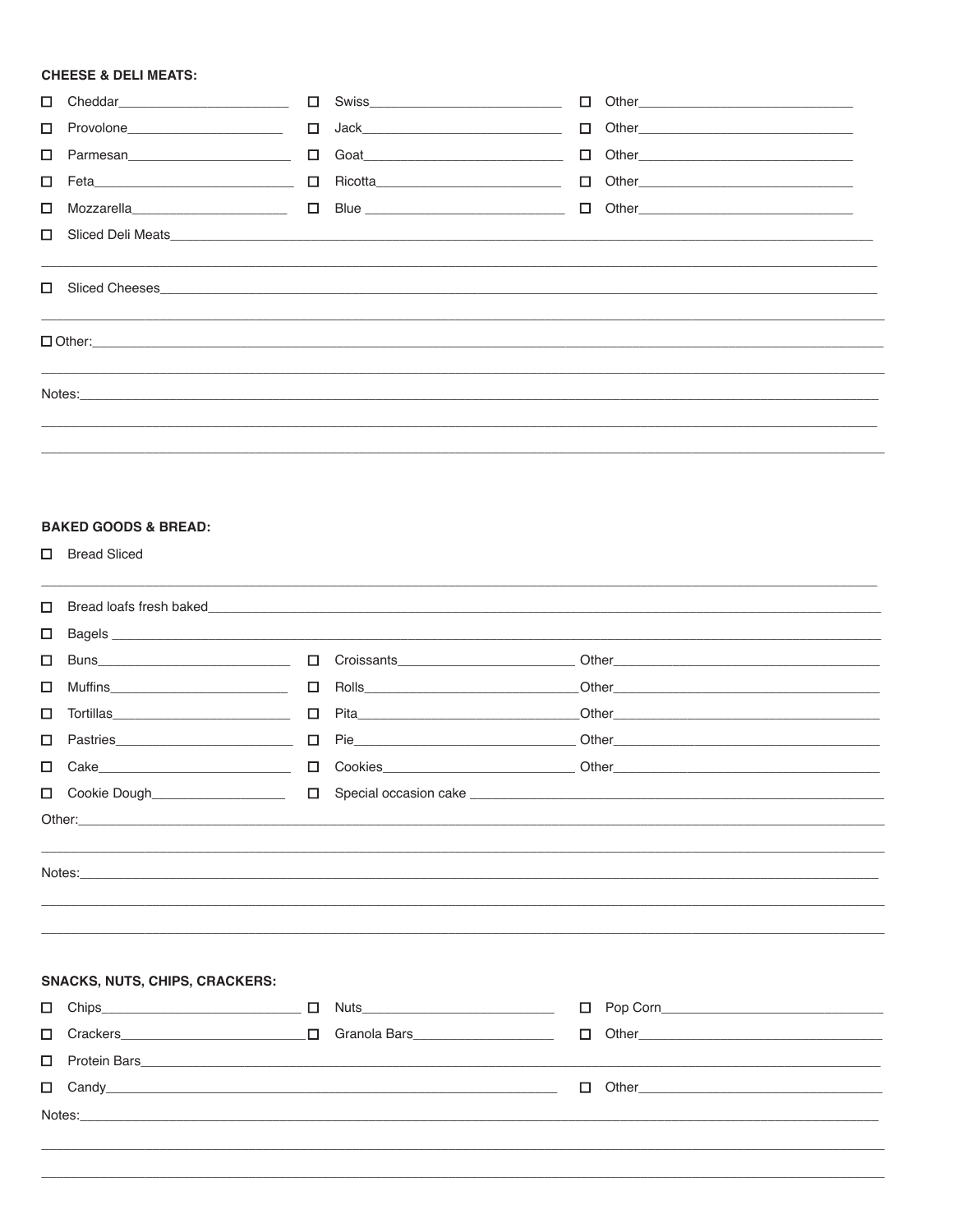#### **CANNED & BOXED FOODS:**

| Notes: 2008 - 2008 - 2008 - 2009 - 2009 - 2009 - 2009 - 2009 - 2009 - 2009 - 2009 - 2009 - 2009 - 2009 - 2009 - 2009 - 2009 - 2009 - 2009 - 2009 - 2009 - 2009 - 2009 - 2009 - 2009 - 2009 - 2009 - 2009 - 2009 - 2009 - 2009 |  |
|-------------------------------------------------------------------------------------------------------------------------------------------------------------------------------------------------------------------------------|--|
|                                                                                                                                                                                                                               |  |
|                                                                                                                                                                                                                               |  |
|                                                                                                                                                                                                                               |  |

#### **CONDIMENTS AND SAUCES:**

| BBQ Sauce__________________________<br>$\Box$ |  |                                                                                                                                                                                                                                |                                                                                                                                                                                                                                                                                                          |
|-----------------------------------------------|--|--------------------------------------------------------------------------------------------------------------------------------------------------------------------------------------------------------------------------------|----------------------------------------------------------------------------------------------------------------------------------------------------------------------------------------------------------------------------------------------------------------------------------------------------------|
|                                               |  |                                                                                                                                                                                                                                |                                                                                                                                                                                                                                                                                                          |
| $\Box$                                        |  |                                                                                                                                                                                                                                |                                                                                                                                                                                                                                                                                                          |
| П.                                            |  |                                                                                                                                                                                                                                |                                                                                                                                                                                                                                                                                                          |
| $\Box$                                        |  |                                                                                                                                                                                                                                |                                                                                                                                                                                                                                                                                                          |
| $\Box$                                        |  |                                                                                                                                                                                                                                |                                                                                                                                                                                                                                                                                                          |
|                                               |  |                                                                                                                                                                                                                                |                                                                                                                                                                                                                                                                                                          |
|                                               |  |                                                                                                                                                                                                                                |                                                                                                                                                                                                                                                                                                          |
|                                               |  |                                                                                                                                                                                                                                |                                                                                                                                                                                                                                                                                                          |
|                                               |  |                                                                                                                                                                                                                                |                                                                                                                                                                                                                                                                                                          |
|                                               |  |                                                                                                                                                                                                                                |                                                                                                                                                                                                                                                                                                          |
|                                               |  | Notes: Notes: Notes: Notes: Notes: Notes: Notes: Notes: Notes: Notes: Notes: Notes: Notes: Notes: Notes: Notes: Notes: Notes: Notes: Notes: Notes: Notes: Notes: Notes: Notes: Notes: Notes: Notes: Notes: Notes: Notes: Notes | □ Gravy________________________________<br>Salad Dressing <u>Contains and Community and Community and Community and Community and Community and Community and Community and Community and Community and Community and Community and Community and Community and Community a</u><br>I Jam/Jelly/Preserves |

#### **VARIOUS GROCERIES:**

| $\Box$ |               | $\Box$ |  |
|--------|---------------|--------|--|
| $\Box$ |               |        |  |
|        |               |        |  |
|        |               |        |  |
| П.     |               |        |  |
|        |               |        |  |
|        |               |        |  |
|        | $\Box$ Spices |        |  |
|        |               |        |  |
|        |               |        |  |
|        |               |        |  |
|        |               |        |  |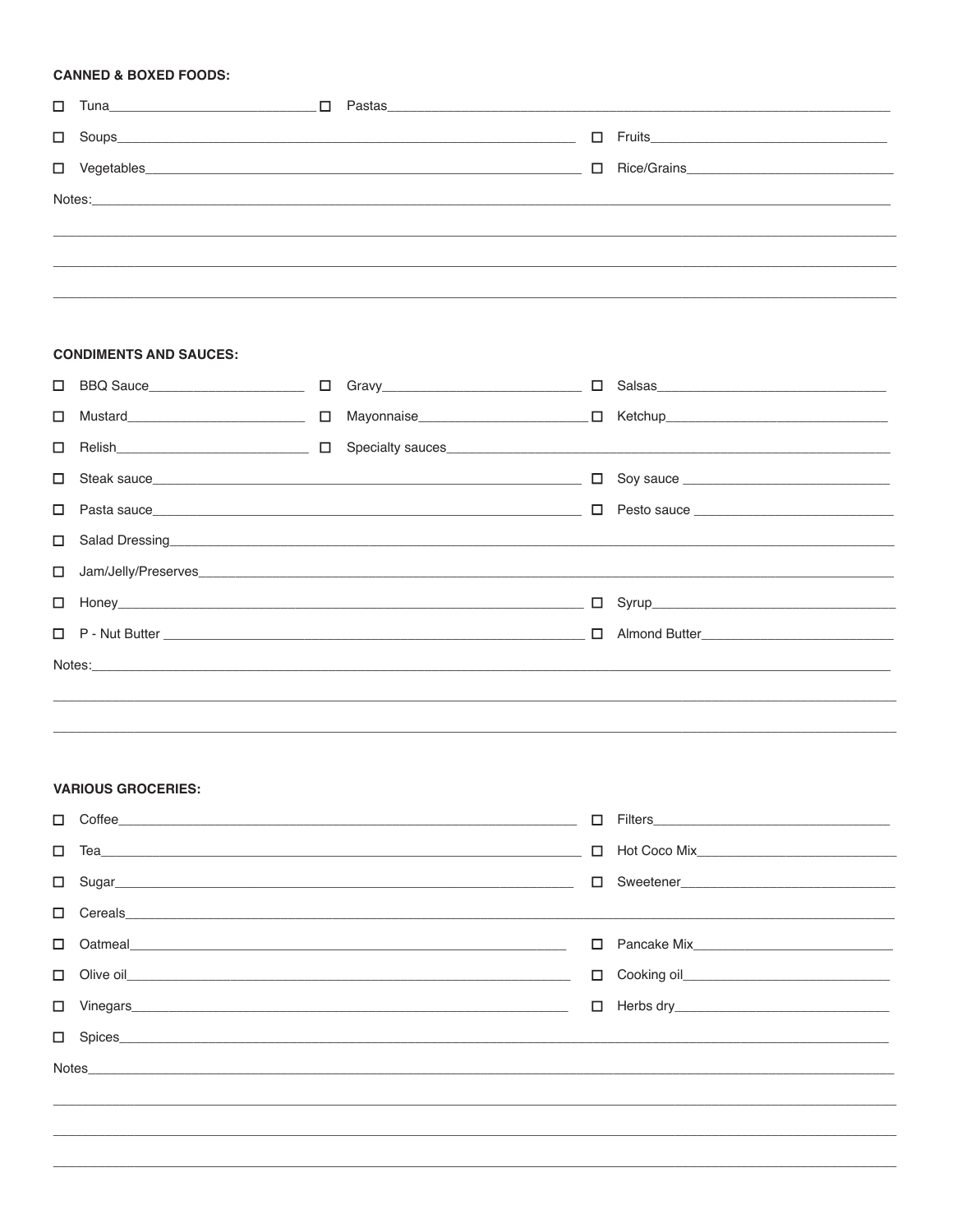## **BEVERAGES:** must be 21 and have ID on file, thank you.

|                             | Other experiments and the contract of the contract of the contract of the contract of the contract of the contract of the contract of the contract of the contract of the contract of the contract of the contract of the cont |
|-----------------------------|--------------------------------------------------------------------------------------------------------------------------------------------------------------------------------------------------------------------------------|
|                             | □ Water Nater Nater National Account Control Disposition Disposition Disposition Disposition Disposition Disposition Disposition Disposition Disposition Disposition Disposition Disposition Disposition Disposition Disposi   |
|                             |                                                                                                                                                                                                                                |
|                             |                                                                                                                                                                                                                                |
|                             |                                                                                                                                                                                                                                |
|                             |                                                                                                                                                                                                                                |
|                             |                                                                                                                                                                                                                                |
| <b>BAKING ITEMS:</b>        |                                                                                                                                                                                                                                |
|                             |                                                                                                                                                                                                                                |
|                             |                                                                                                                                                                                                                                |
|                             |                                                                                                                                                                                                                                |
|                             |                                                                                                                                                                                                                                |
| <b>PERSONAL CARE ITEMS:</b> |                                                                                                                                                                                                                                |
|                             |                                                                                                                                                                                                                                |
|                             |                                                                                                                                                                                                                                |
|                             |                                                                                                                                                                                                                                |
|                             |                                                                                                                                                                                                                                |
| <b>PET ITEMS:</b>           |                                                                                                                                                                                                                                |
|                             |                                                                                                                                                                                                                                |
|                             |                                                                                                                                                                                                                                |
|                             |                                                                                                                                                                                                                                |
| <b>KITCHEN ITEMS:</b>       |                                                                                                                                                                                                                                |
|                             |                                                                                                                                                                                                                                |
|                             |                                                                                                                                                                                                                                |
|                             |                                                                                                                                                                                                                                |
|                             |                                                                                                                                                                                                                                |